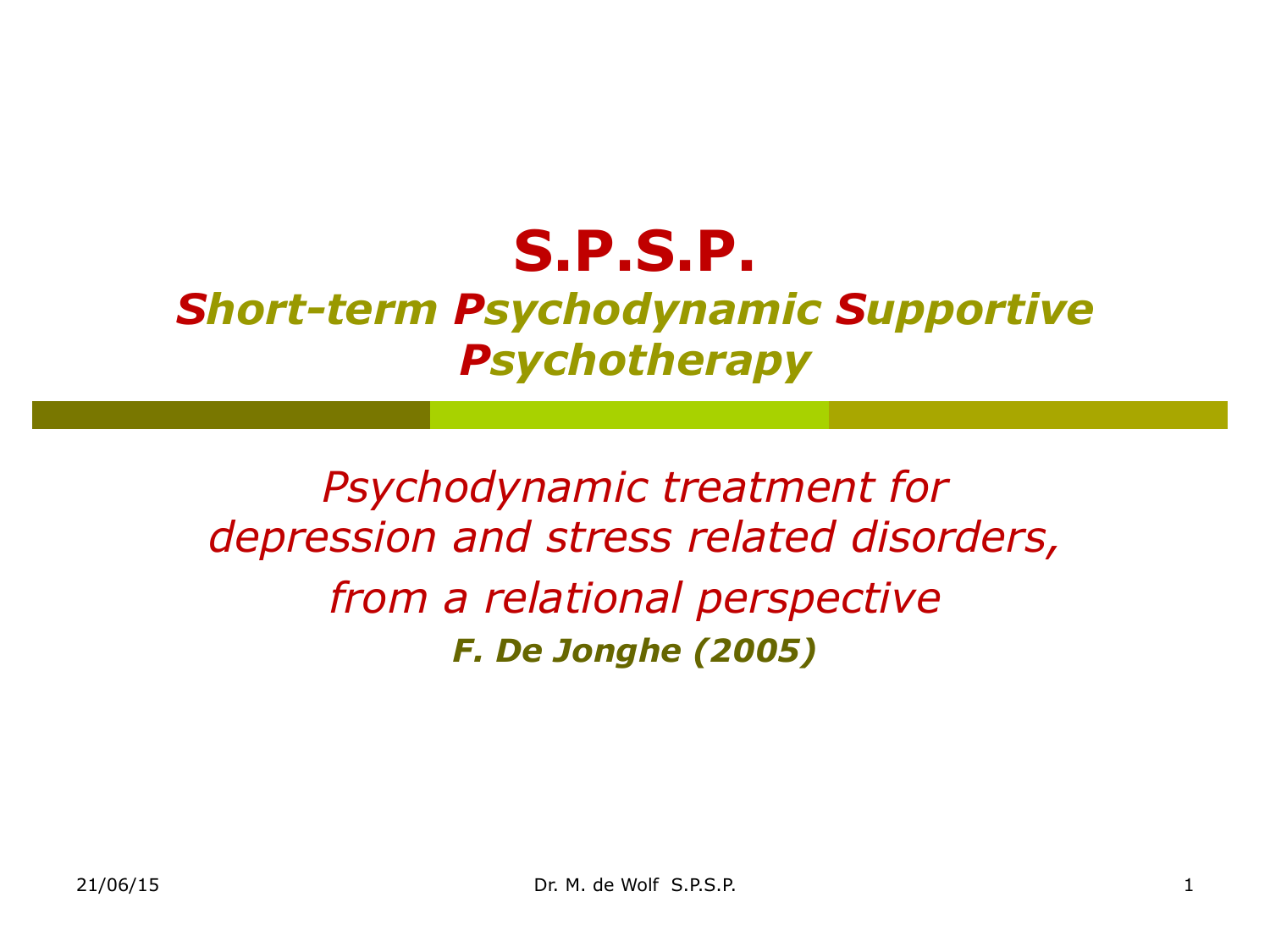- **p** Psychodynamic form of treatment
- **p** The frame is individual therapy
- **p** Evidence Based
- **p** Duration: 16 sessions
- **p** The first 8 sessions in a frequency of once in the week, after that once in the two weeks
- **p** The therapist is offering himself as a new primary (a developmental) object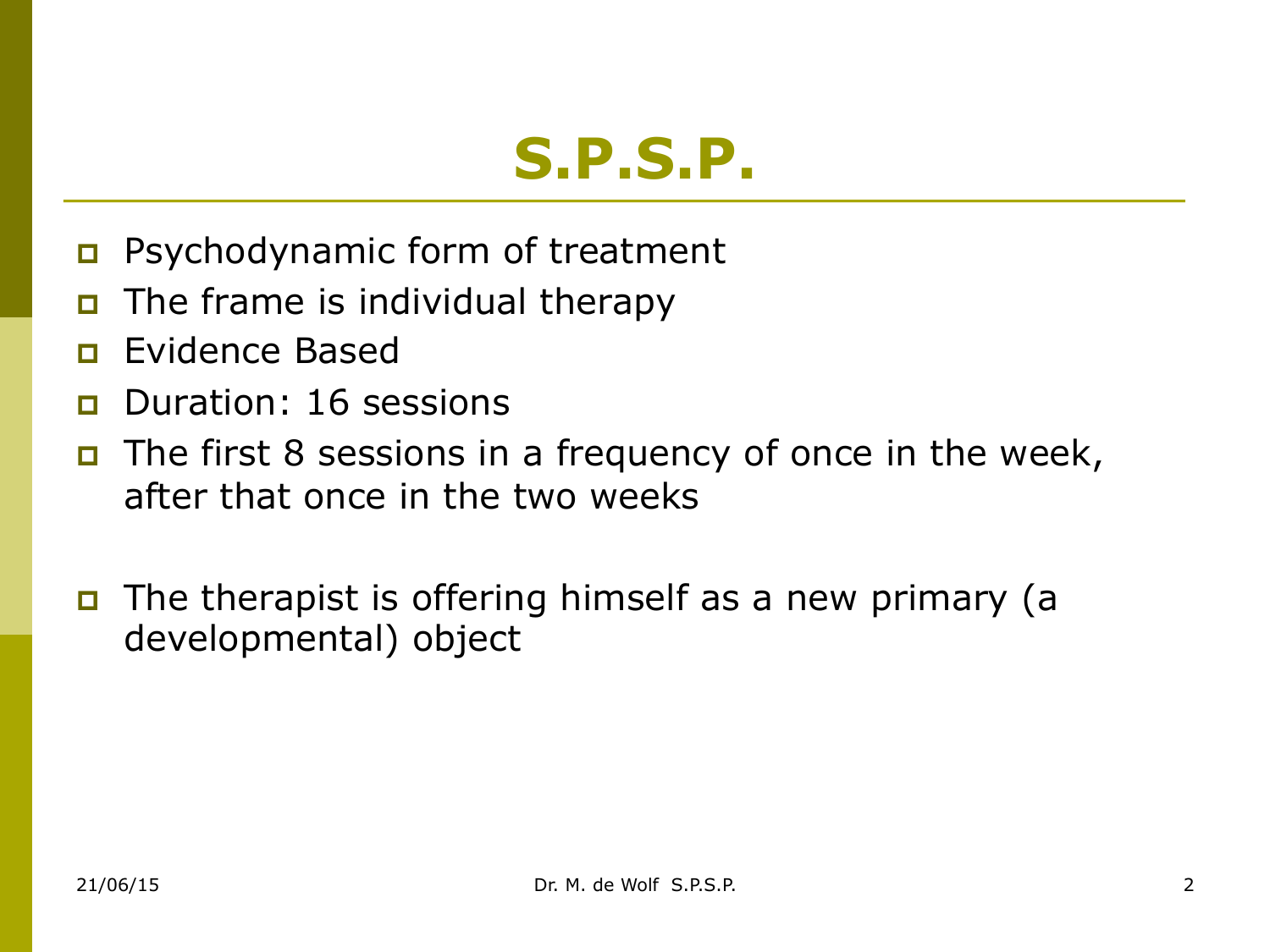#### **Aims**

- p Working through the relational aspects of the depression
- p Offering adequate support to the patient, to overcome the inhibition of the development
- **p** The reduction of symptoms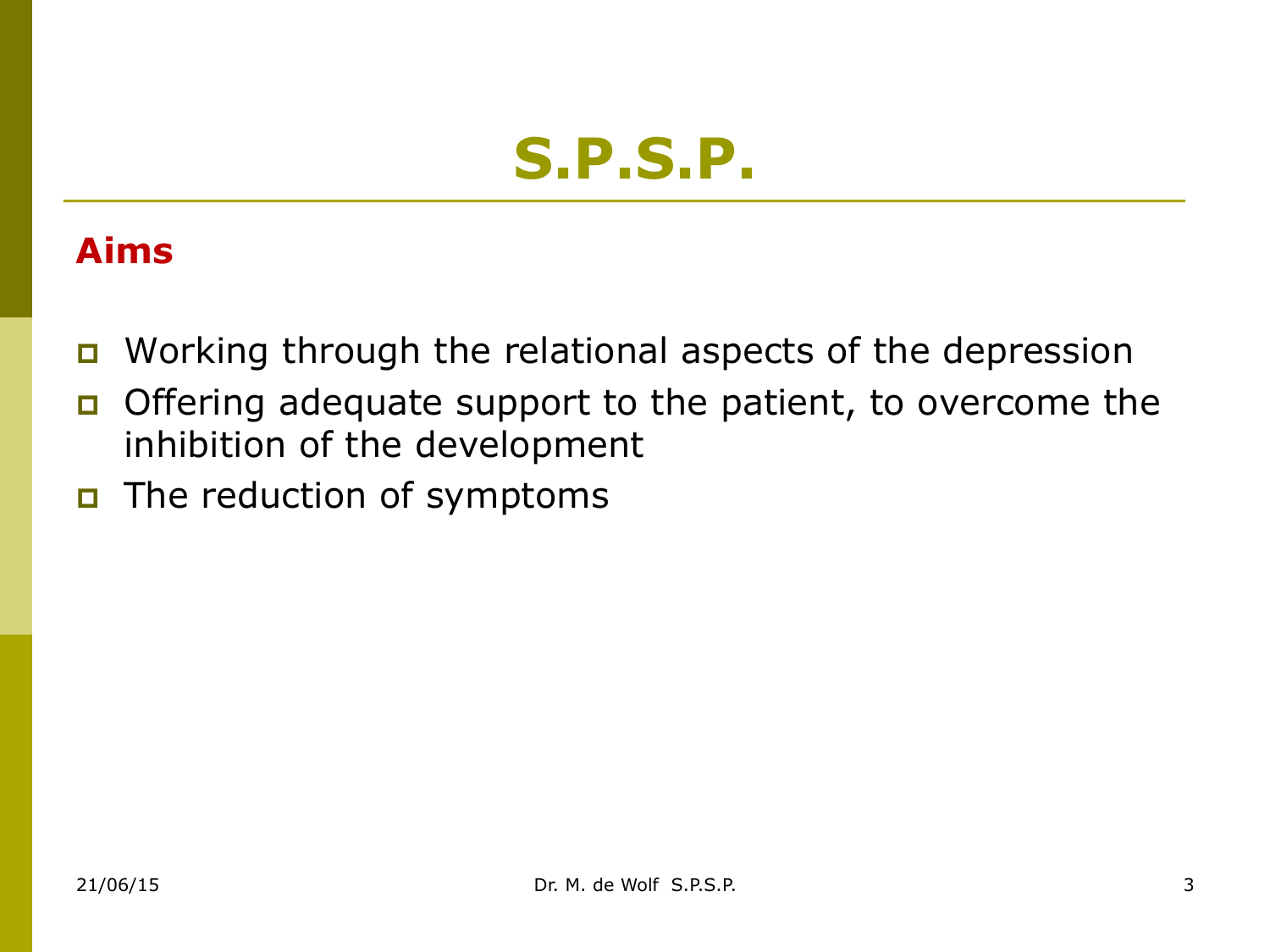### **R.C.T.s**

- p S.P.S.P. versus C.B.T.
- p S.P.S.P. versus Medication
- p S.P.S.P. versus C.B.T. and Medication
- p Conclusion: **evidence based treatment**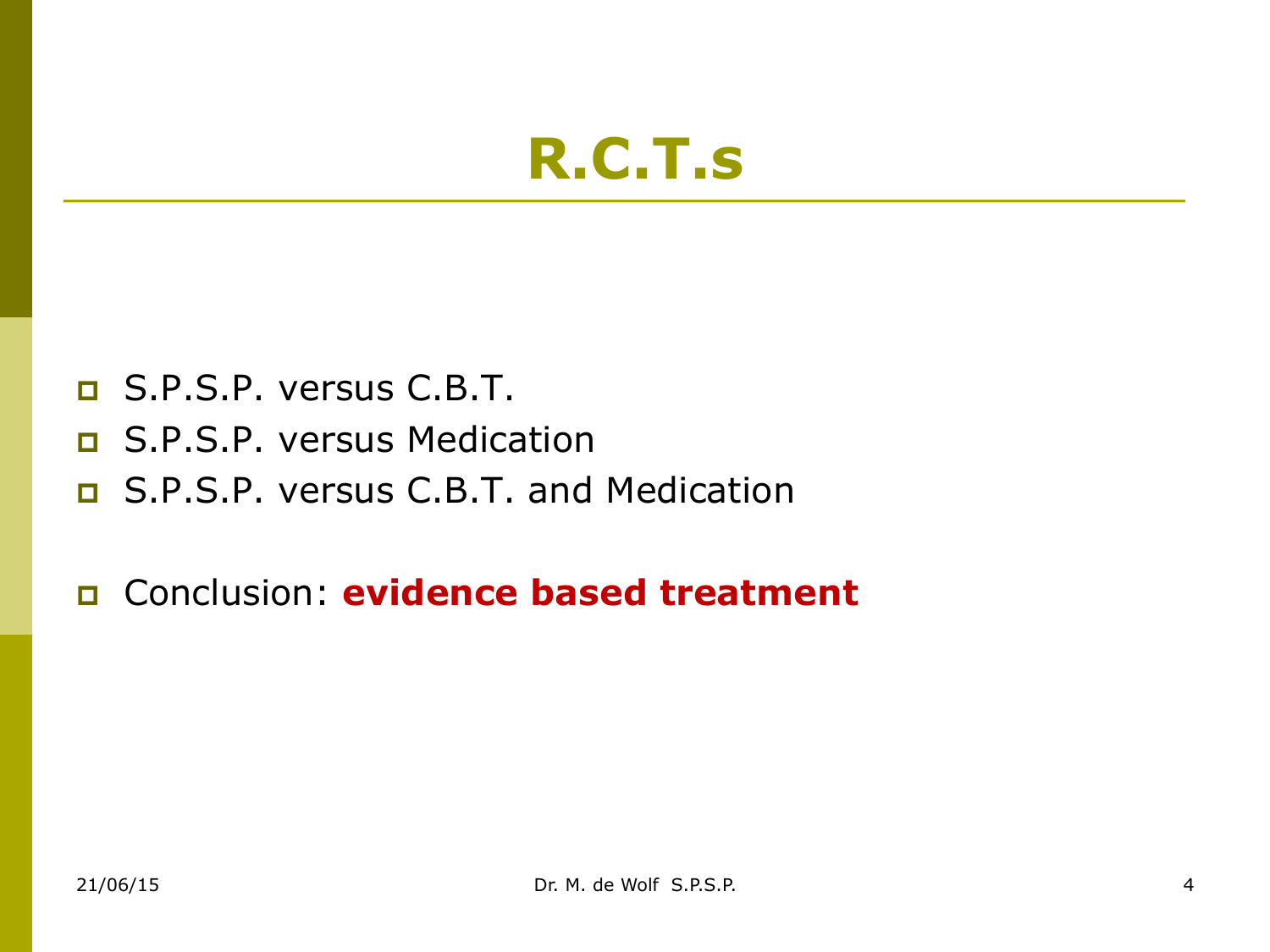

- p Interventions should influence and change the mental representations used by the patient
- p SPSP is focusing on the relational or interpersonal aspect of the depression, especially those relational aspects related to the origin and maintenance of the depression
- p SPSP is focusing on the cognitive and emotional aspects of the depression not on the biological ones
- p Facilitating the development, in that way it is a form of structuring psychodynamic psychotherapy
- Making dysfunctional aspects of the IWM more functional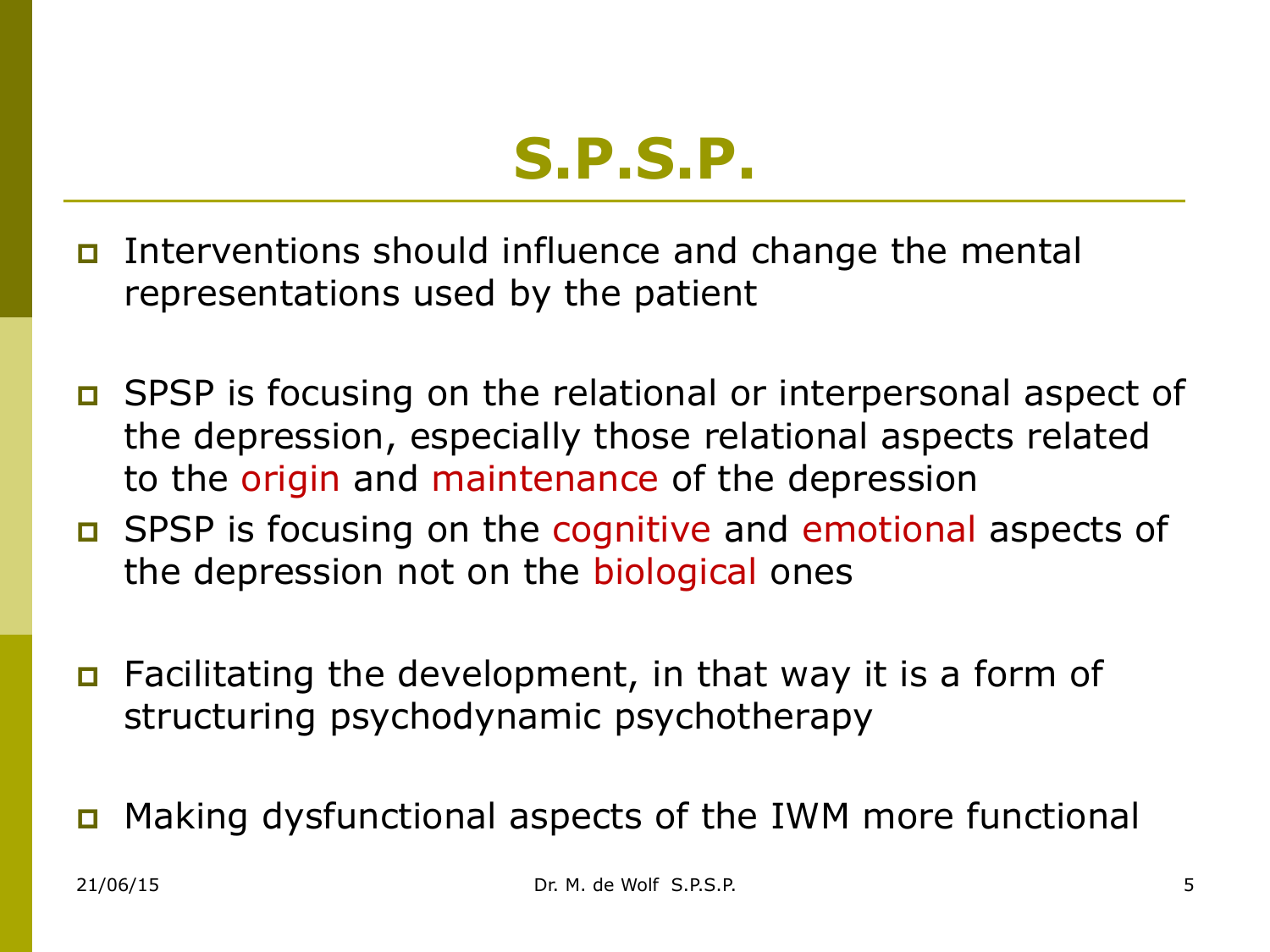#### **Integration of:**

- **p** Drive model
- **p** Egopsychological model
- p Objectrelational model
- p Selfpsychological model
- **p** Attachment theory
- p Primary love theory: Balint/ primary relation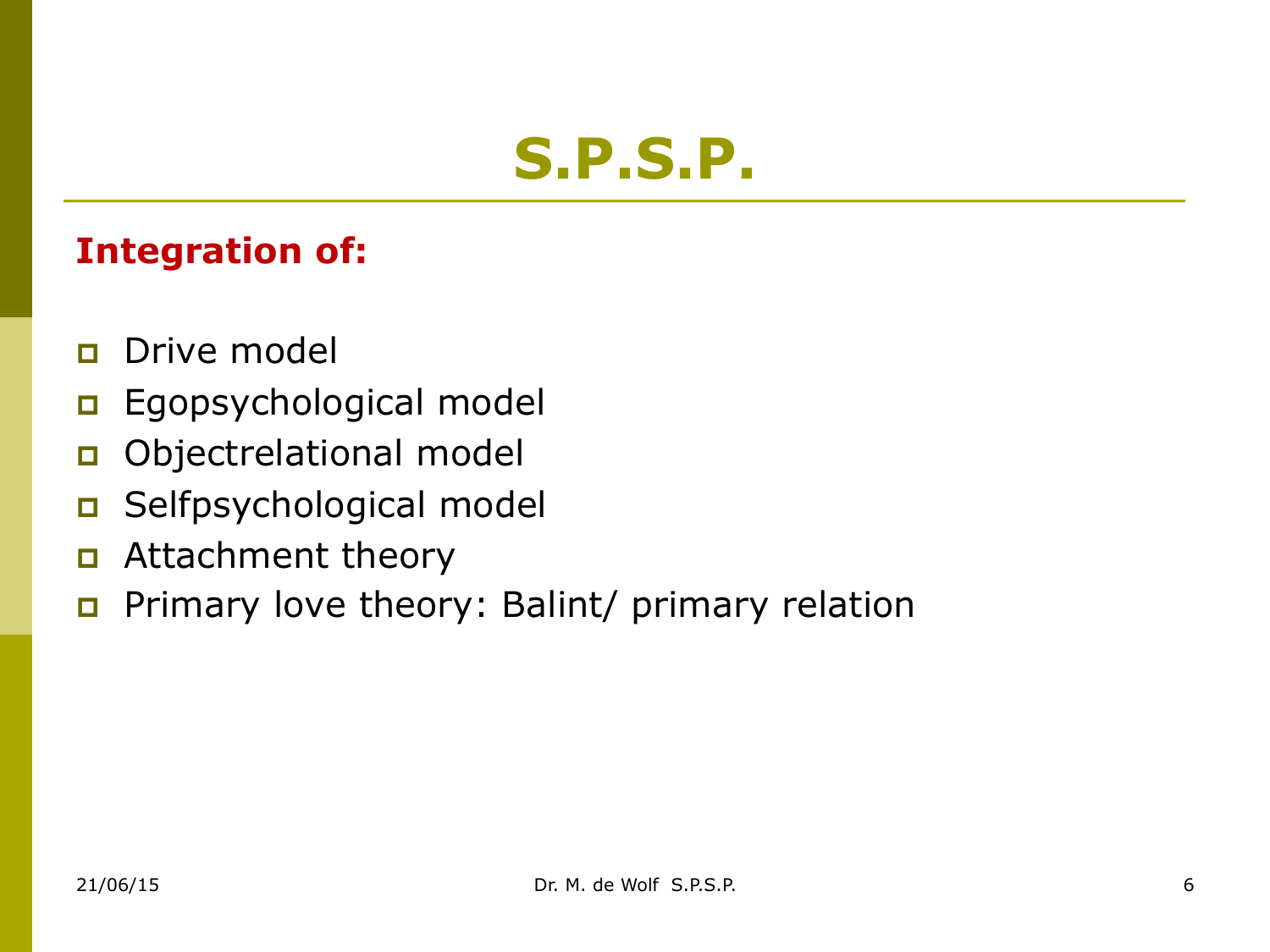

- p It belongs to the area of the two persons psychology, next to the transference, SPSP is making use of the real aspects of the psychotherapeutic relation. It is offering a C.E.E.
- p Next to the impact of the interpretation SPSP is making explicit use of the holding environment and the curative aspect of the relation
- p It is about the need for safety: offering the patient a safe relation in which the blocked development can grow again
- p SPSP provokes in the treatment a process of internalisation because when the process of internalisation is developing the tendency to externalize will diminish.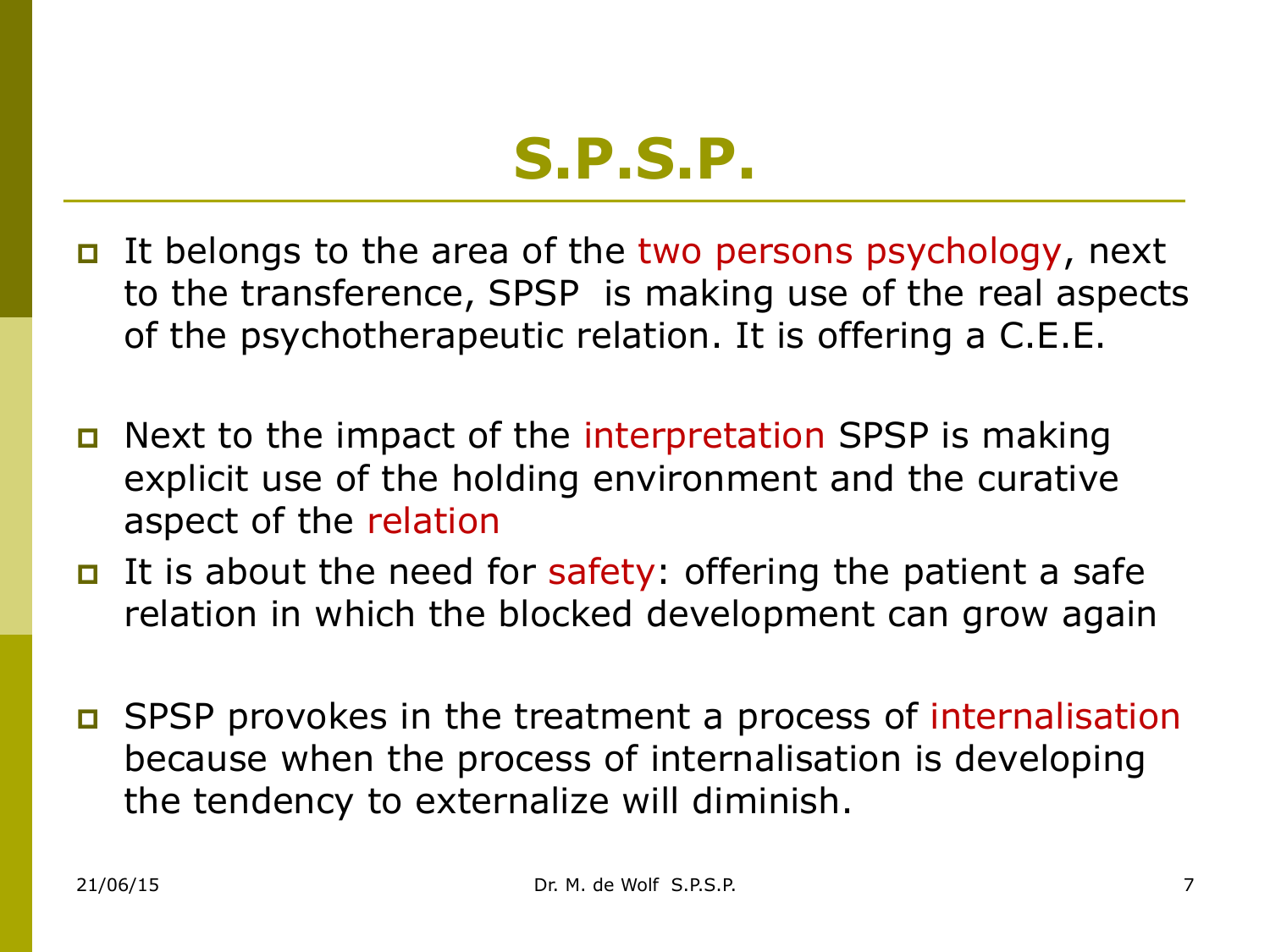# **The relational perspective SPSP**

- p External and internal relations: internalisation
	- $\triangleright$  External relations are shaped by internal ones and vice versa
- **p** Inter- and intrapersonal relations.
	- $\triangleright$  Interpersonal relation: in internal and external reality
	- $\triangleright$  Intrapersonal: about the relation between the person and himself  $\rightarrow$  inner reality
- **p** Take and give or need satisfying relations
- p Realistic and irrealistic aspects of the relation
- **p** The quality of the personality structure.
	- $\triangleright$  In healthy people the realistic aspects are dominant
	- $\triangleright$  In people with a NPO realistic and irrealistic aspects are both there
	- In people with a BPO the irrealistic aspects are dominant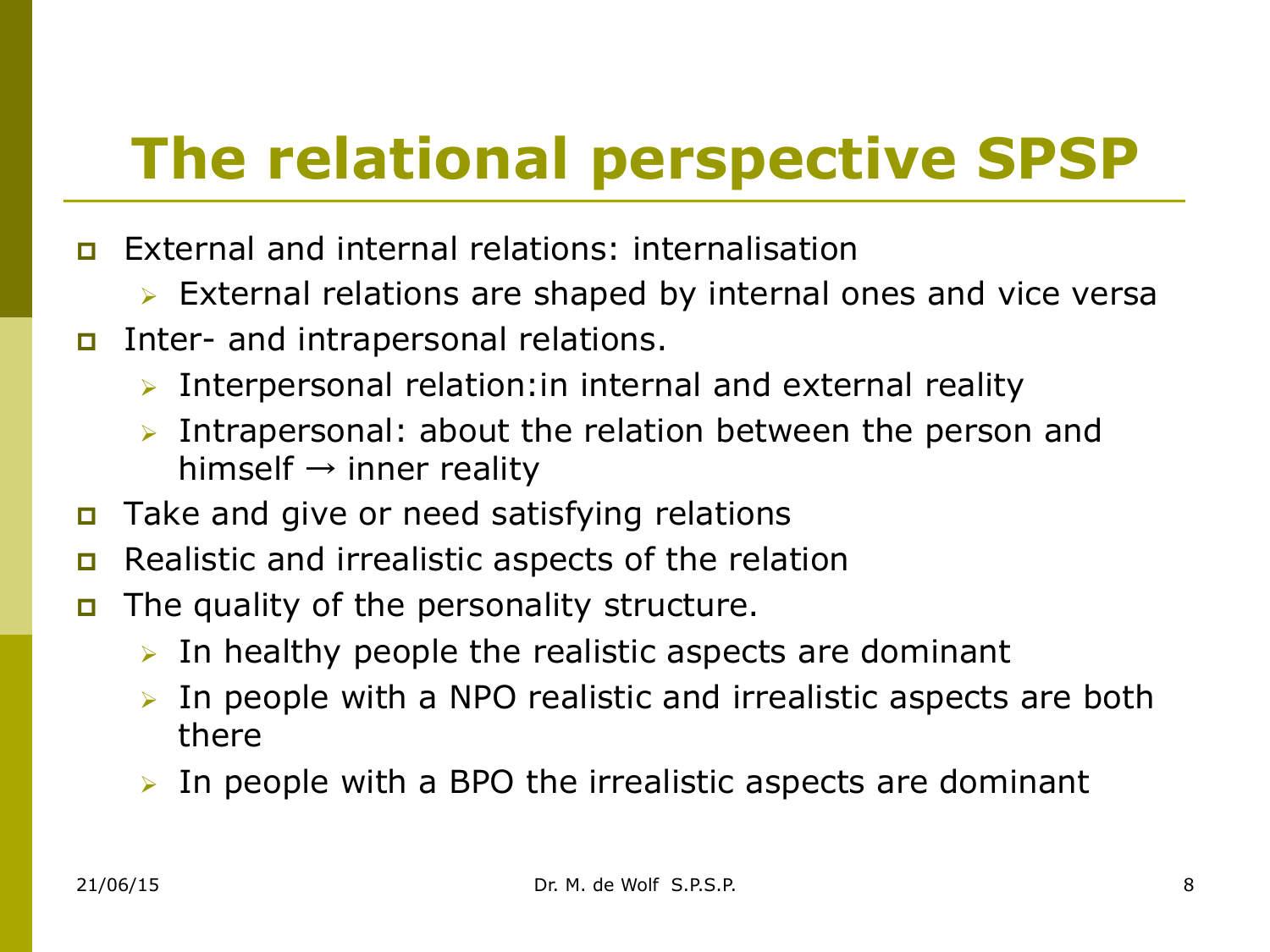# **Implicit starting points**

- **p** There is a continuum from normality to pathology
- **p** Focusing on and provoking of the IWM
- p SPSP is focusing more on the symptoms than on the structure of the personality.
- p On the other hand intervening at the level of the symptoms does implicitly creates change at the level of the personality structure.
- p Offering support may result in structural change as giving insight does
- p The focus is not only on factors which create stress but also on the supportive aspects in the life of the patient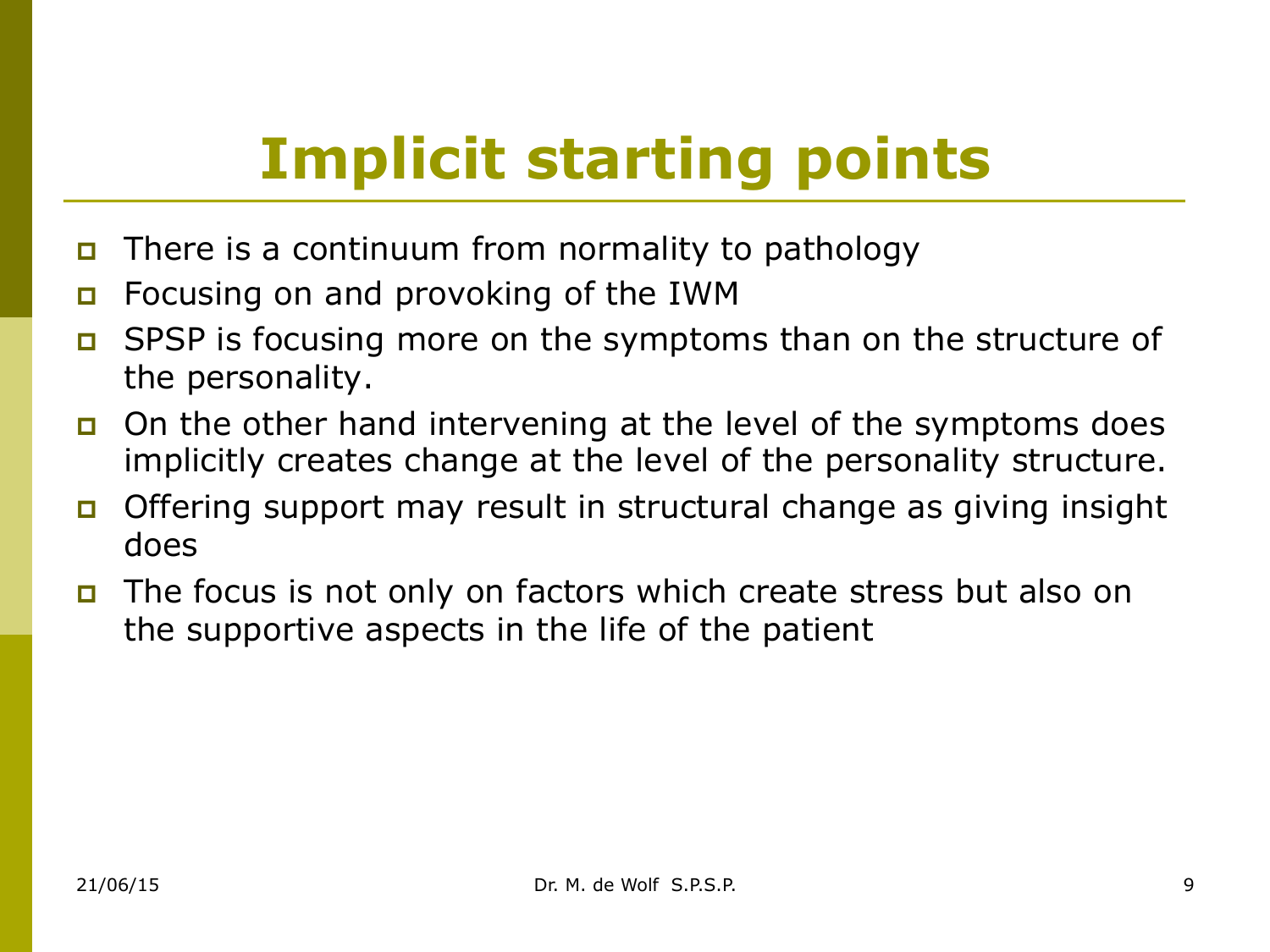### **Assessment**

#### p **Exploring:**

- $\triangleright$  complaints and symptoms,
- $\triangleright$  life circunstances,
- $\triangleright$  quality of the personality structure,
- $\triangleright$  quality of the relationships,
- $\triangleright$  the presence of specific competencies

#### p **Is the treatment**

- $\triangleright$  possible,
- $\triangleright$  necessary
- $\triangleright$  wished by the patient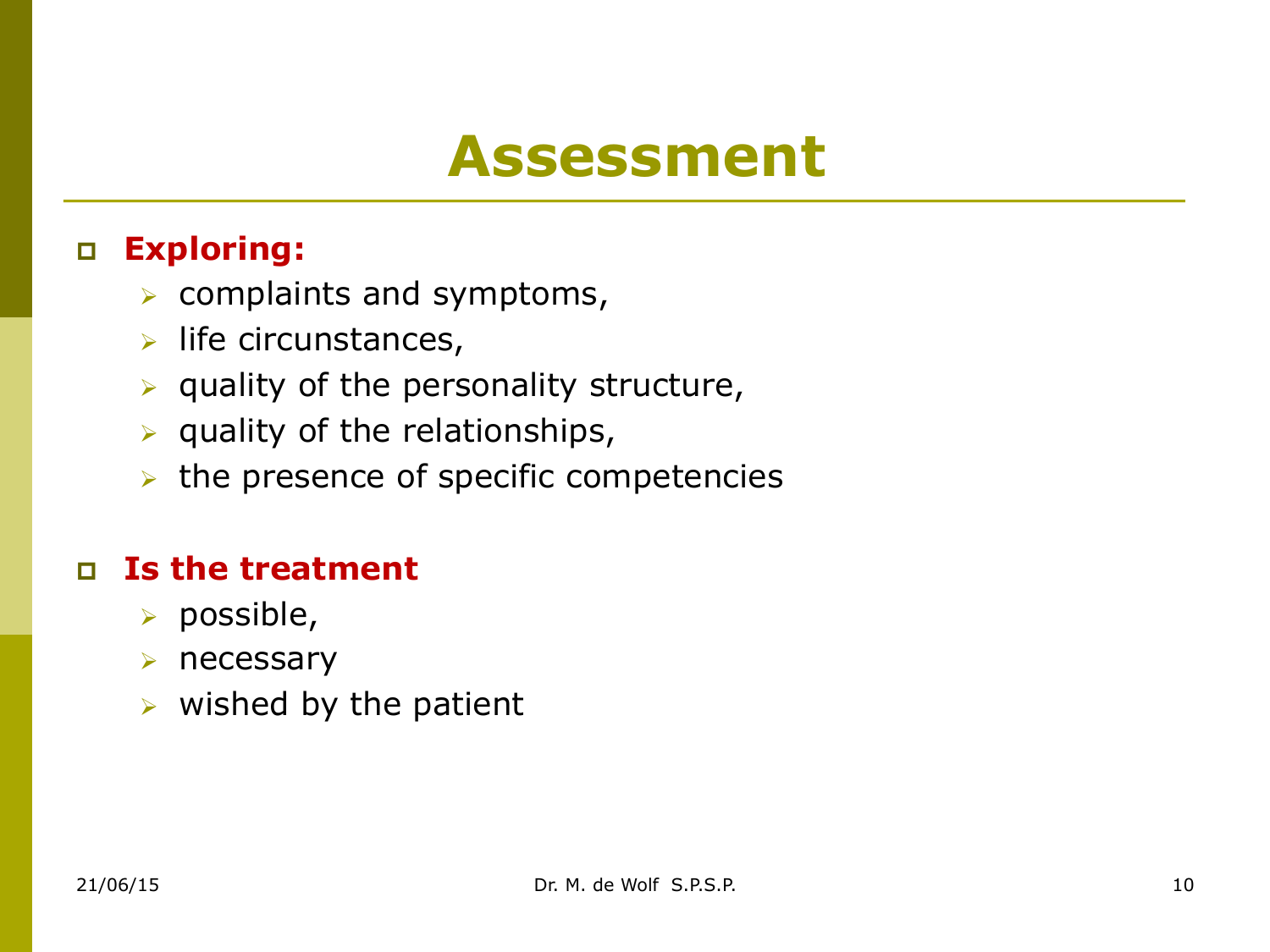### **Assessment**

#### p **Contra indications**

- $\triangleright$  Disorders not related to chronic stress (f.e.addictions, dissociative disorders, psychosis )
- $\triangleright$  Personality disorders
- $\triangleright$  Severe suicidality

#### p **The patient is not able to make use of SPSP.**

- $\triangleright$  Not able to accept holding
- $\triangleright$  Not able reflect,
- $\triangleright$  Not able to keep appointments,
- $\triangleright$  Not able to develop a working relation
- $\triangleright$  Not able to see his symptoms as an invalid compromise of relational problems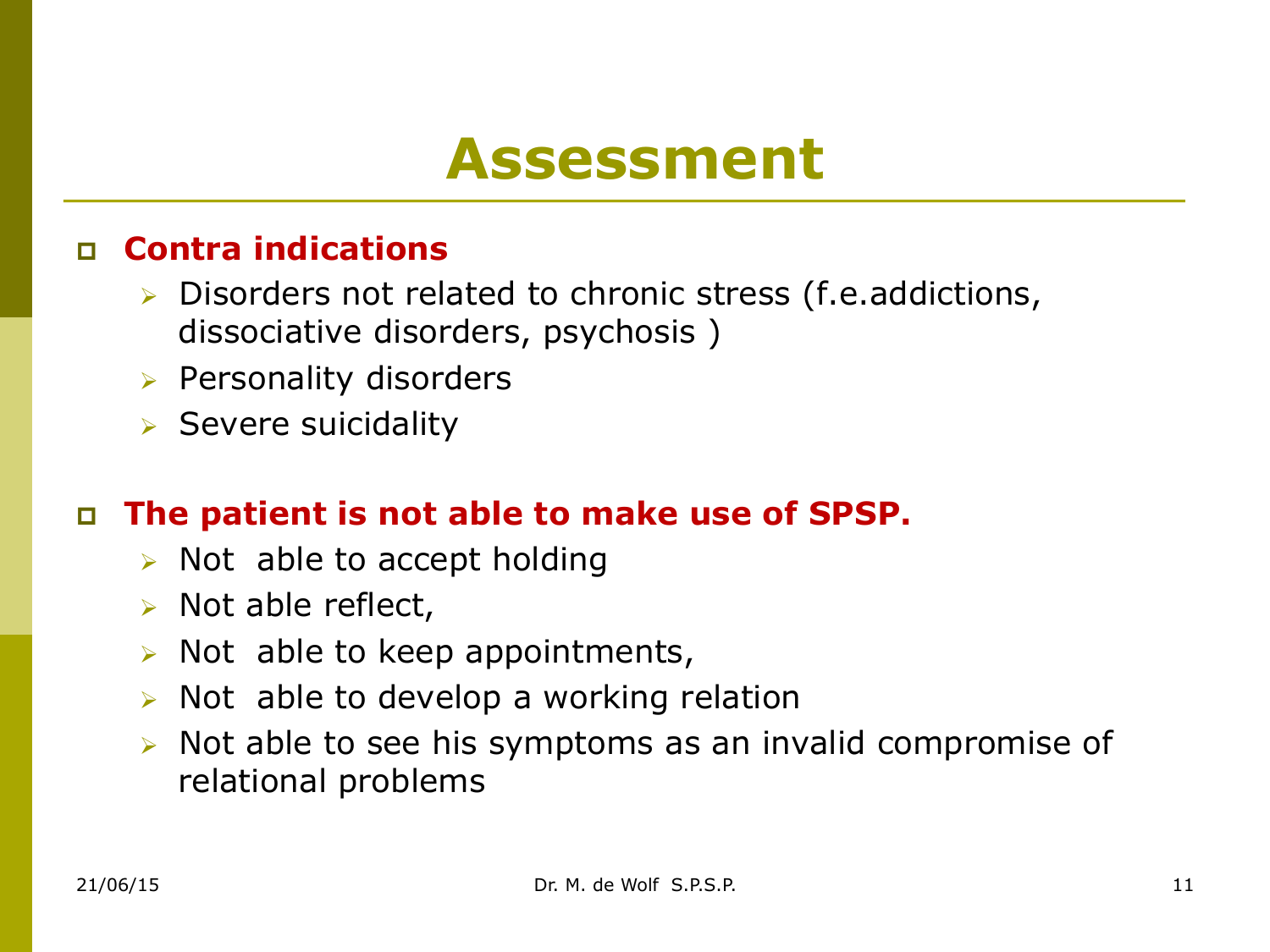### **Interventions**

- p Giving information about the symptomatology
- p Acceptance,empathy,rewarding
- p Validating
- **p** Explorations, elaborations
- p Clarifications, confrontations and interpretations
- **p** Diminishing guilt and feelings of shame
- **p** Giving hope and relief
- **p** Stopping regression and not facilitating it
- p Interpreting the positive side of the defence
- **p** Motivating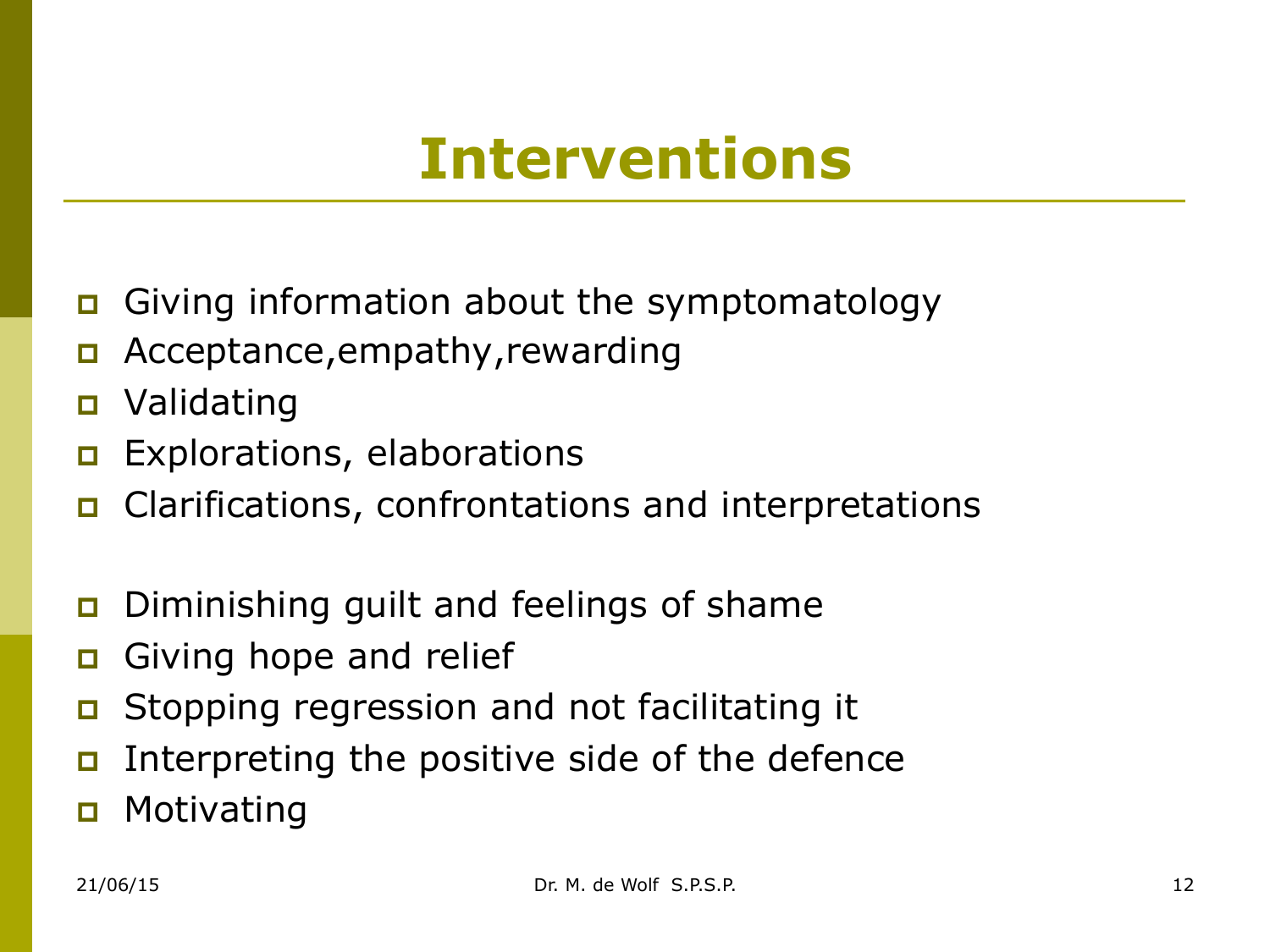### **Interventions**

- p Giving words to emotions and behavior
- p Facilitating the mentalizing ability: reflecting
- **p** Facilitating new and more adequate behavior: C.E.E.
- **p** Facilitate adequate affect regulation
- **p** Facilitate alternative perspectives
- p Facilitate autonomy
- p Working through dysfunctional cognitions and behavior
- p There is a continuum between being supportive and giving insight or being expressive: SPSP is relatively more on the supportive side of the continuum
- p SPSP is about giving adequate support and not giving the maximum of support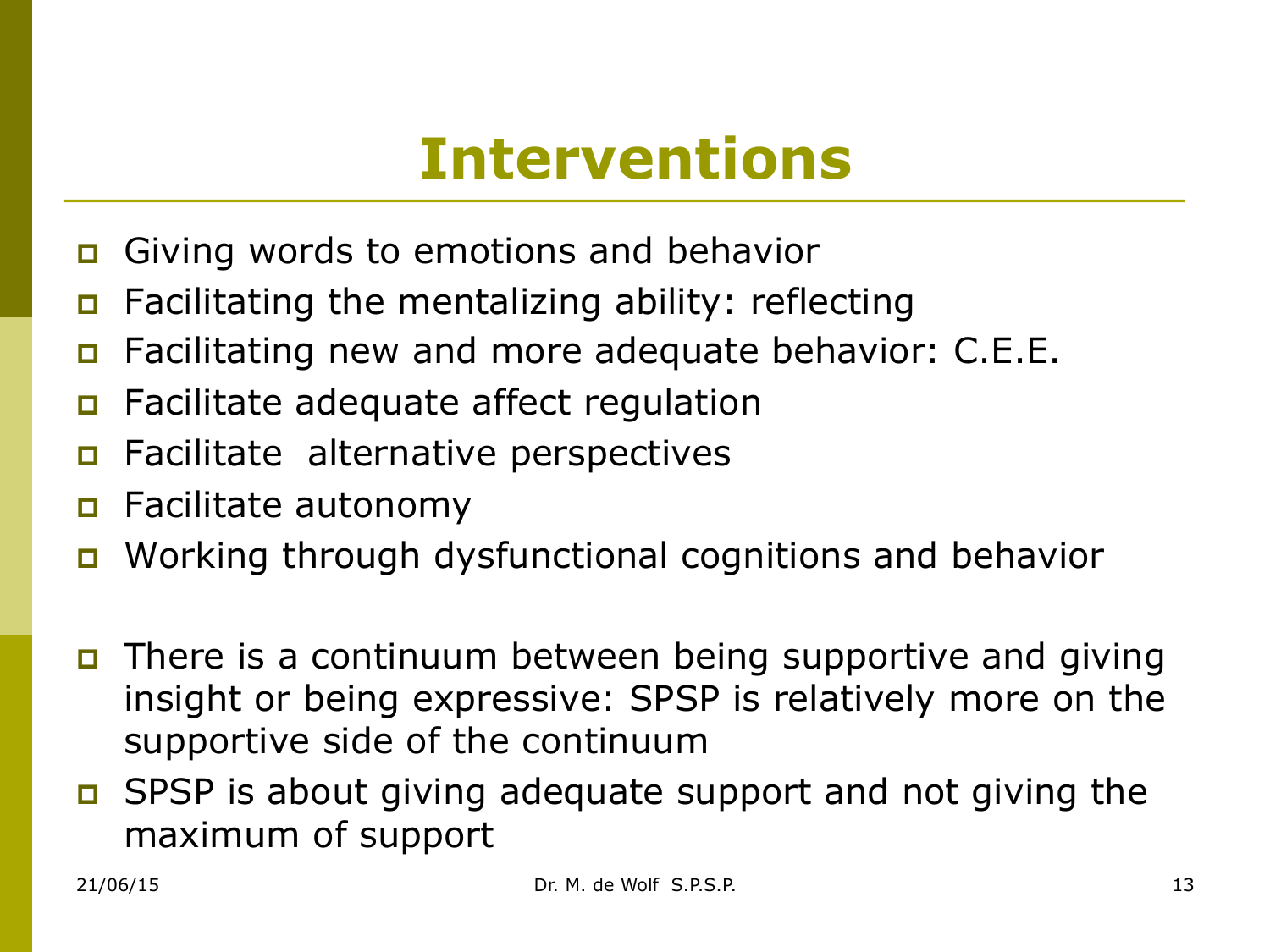# **The Process 1**

#### **Level 1**

p When the patient is able to put his **complaints into words** and to talk about them. He knows something is going on but het does not understand why

#### **Level 2**

p He is able to connect his symptoms to his life circumstances. Growing insight: the problems are experienced as determined by the **context** 

#### **Level 3**

p He is able to express his problems in relational terms and to talk about it as an **interpersonal** problem. It still is experienced as external

#### **Level 4**

p He is able to see what is said under 3 as a **characteristic pattern** without seeing himself as the agent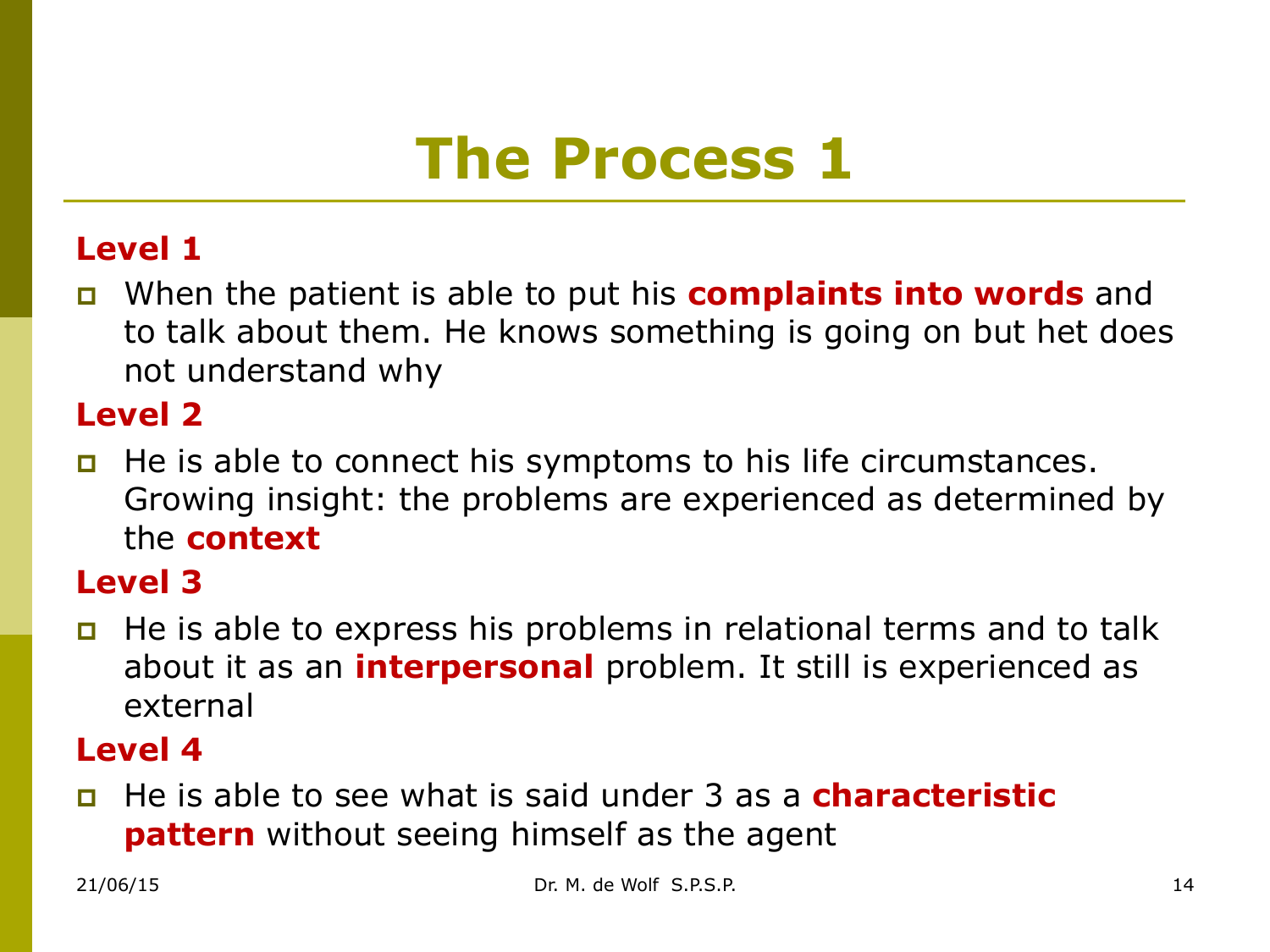# **The Process 2**

#### **Level 5**

p He is able to see himself as the **agent** in the pattern mentioned under level 4. He is going to experience what is going on as internally determined. Here the inner motivation to change is starting and the external regulation is diminishing. The patient becomes more autonomous.

#### **Level 6**

p The patient is able to recognize the **influence of earlier relationships**. It is about **inner objects**. His life history becomes more coherent and a feeling of continuity is growing

#### **Level 7**

**p** He is going to experience that he is doing with himself what others, in earlier times, were doing with him. More and more it is about **intrapersonal relations**: insight is growing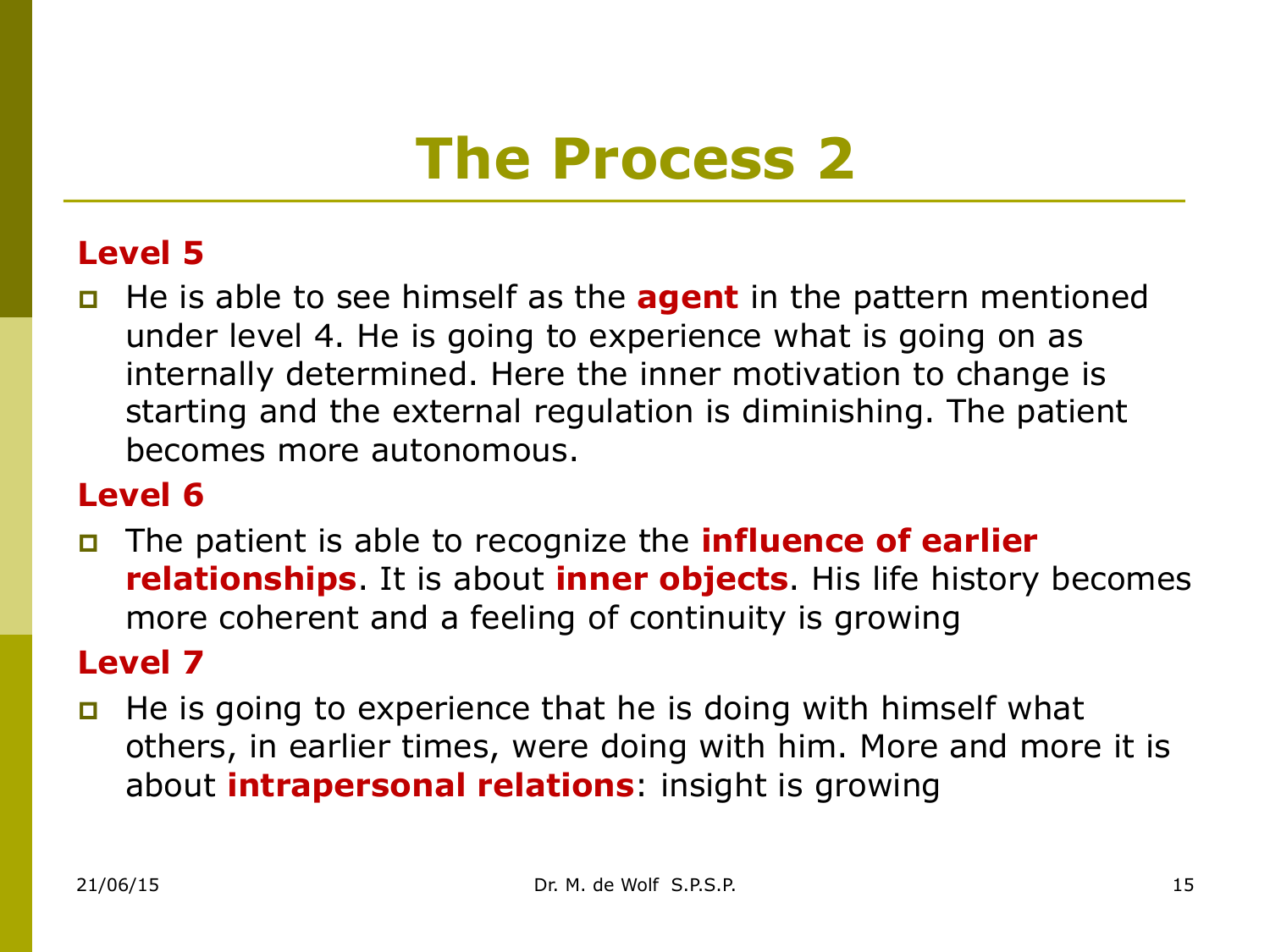### **The Process 3**

#### **Level 8**

p He is experiencing that what is going on outside also is happening inside the treatment: the level of the **transference.** More and more the patient experience that there is a repetitive pattern going on. He is repetiting and validating his IWM

#### **Level 9**

p The transference is growing. By this, the problem is replacing itself from the outside world into the treatment. By that there is coming some space in the outside world to experiment with new and more productive behavior. We should work through the transference neurosis which is an artificial form of neurosis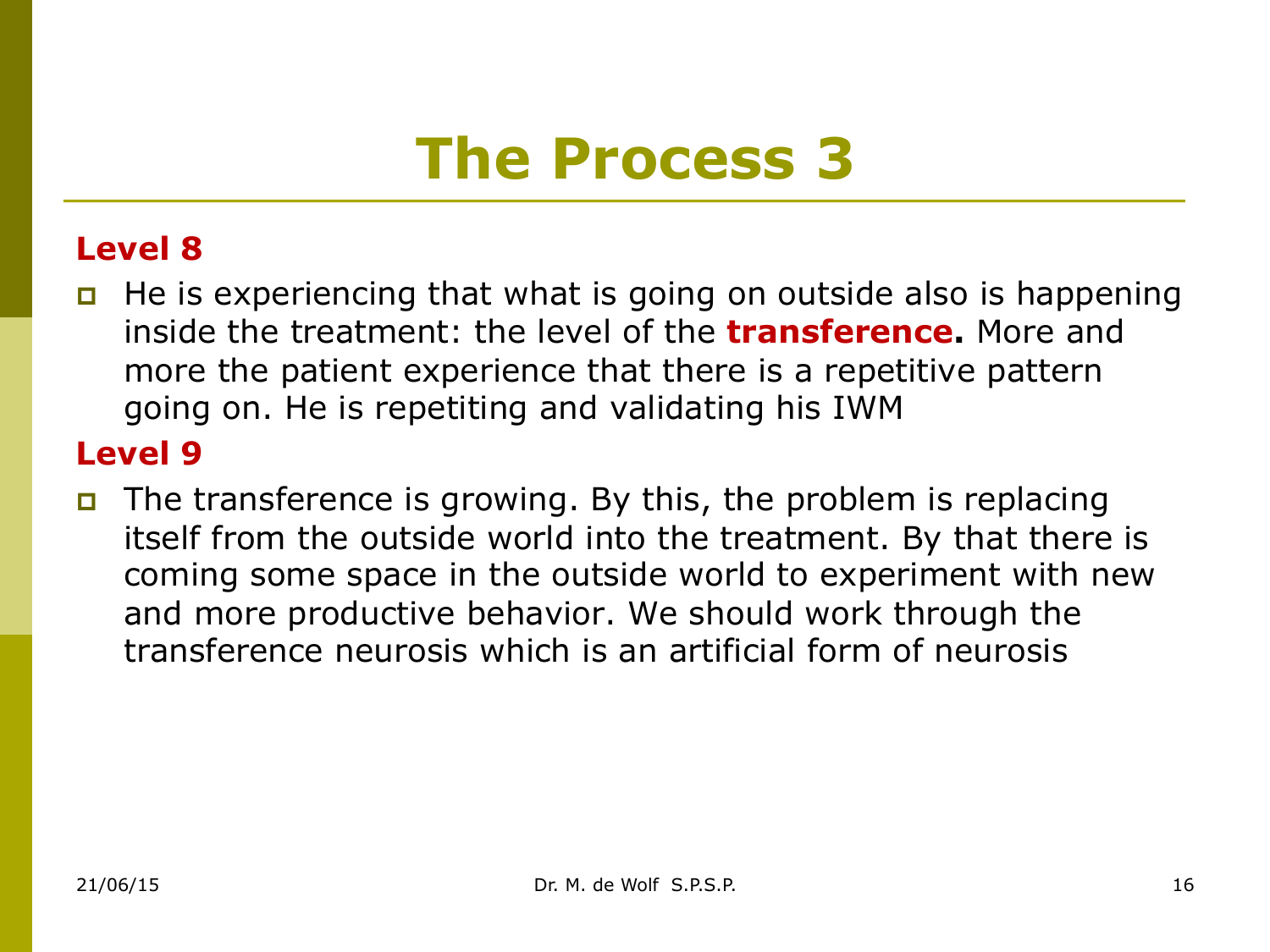# **Phases in the treatment 1**

#### **The beginning: session 1-3**

- p To develop a good enough **working relation**
- p Exploring the **symptoms and complaints**
- **p** Formulating together with the patient the plan of the treatment
- p More diagnostic but not without a psychotherapeutic attitude
- **p** From level 1 to 3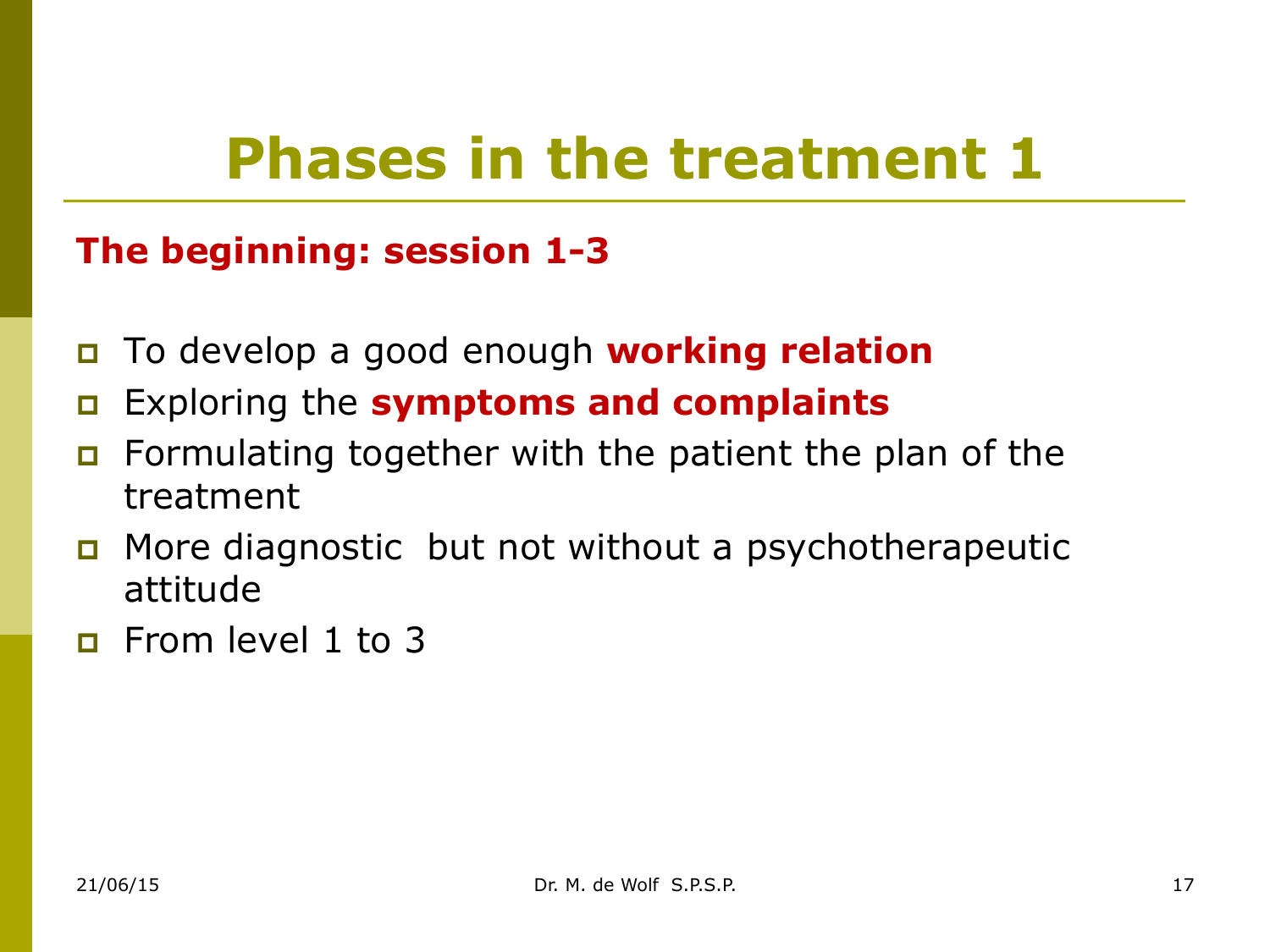# **Phases in the treatment 2**

#### **The middle phase: session 4 -13**

- p Working through **interpersonal problems**
- **p** Preventing the old behavioral patterns and reinforcing new more productive behavior
- p Focusing on the **repetition** on the behavioral patterns
- **p** Focusing on the own part of the patient in the behavioral pattern: what is my part and what is the impact of **earlier relationships**
- **p** From level 4 to 7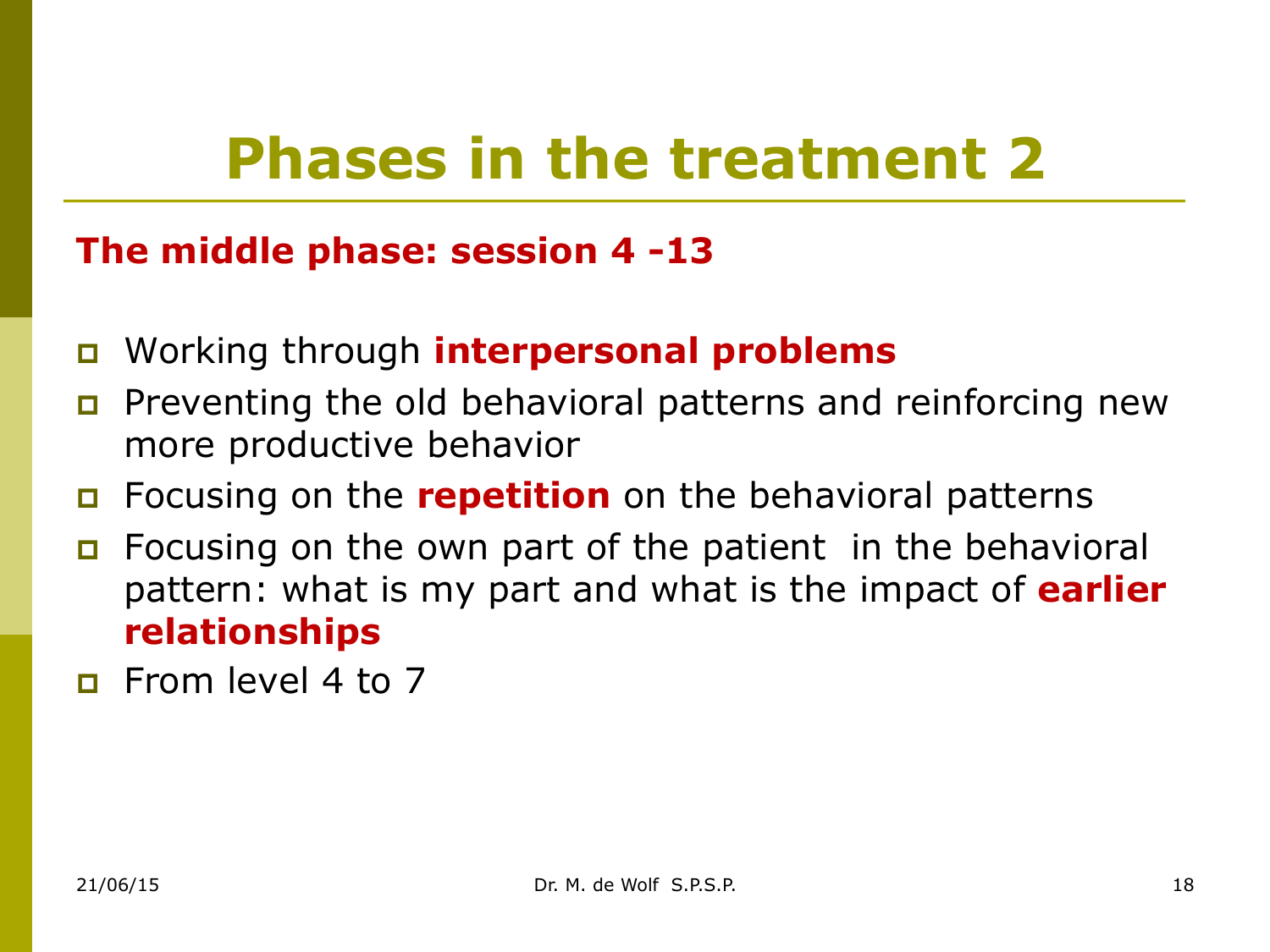# **Phases in the treatment 3**

#### **Ending: session14 to 16**

- p Working through feelings related to the separation from the treatment
- p **Working through feelings of mourning and negative transference**
- **p** Looking back and forward
- **p** Evaluation of what has happened and what has changed
- **p** But also what can be expected in future
- p Is there a need for another treatment, for example the depression is gone but an underlying personality disorder becomes apparent